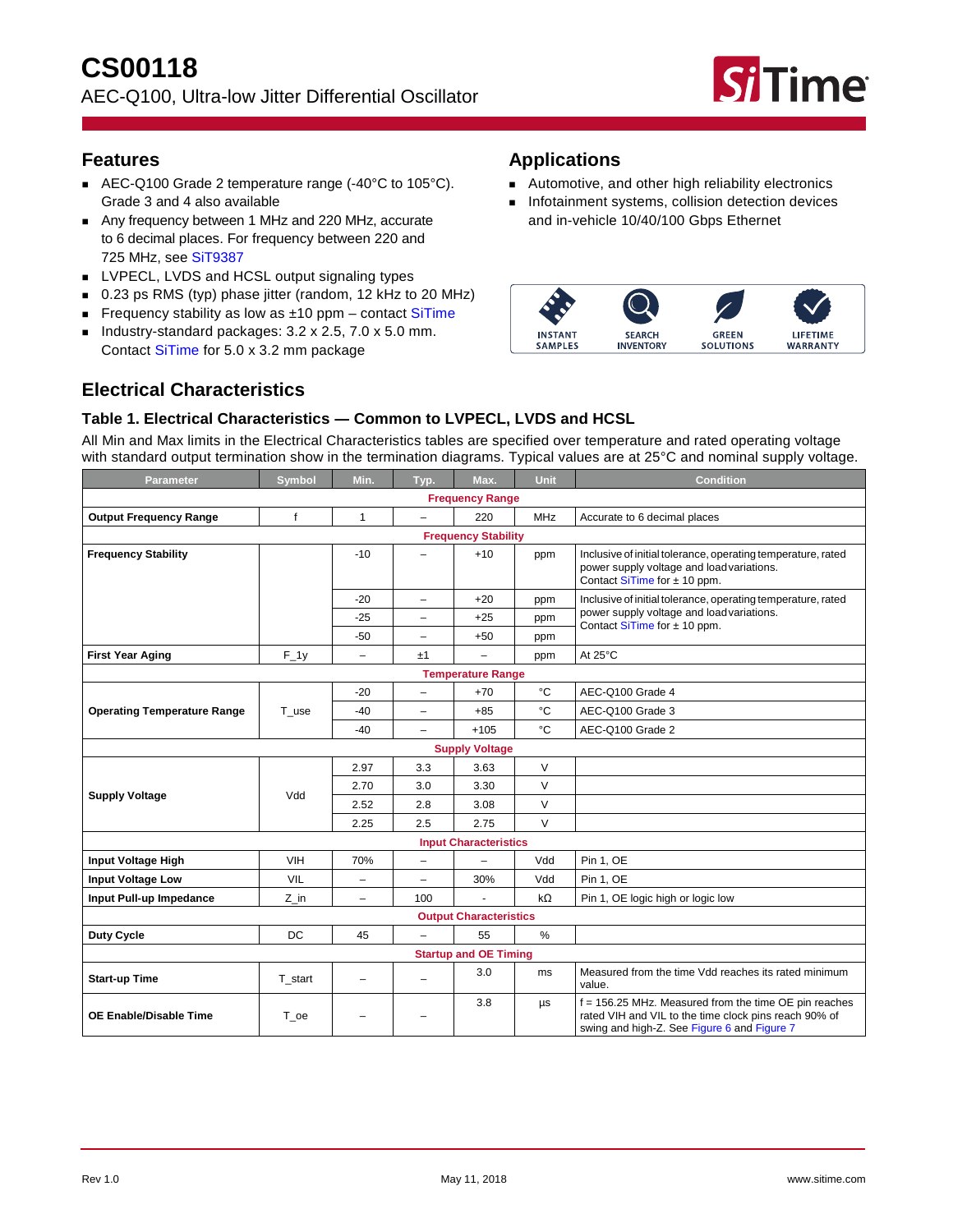## **Table 2. Electrical Characteristics – LVPECL**

| Parameter                                | <b>Symbol</b>        | Min.                     | Typ.                     | Max.                             | Unit      | <b>Condition</b>                                                                                                                                  |
|------------------------------------------|----------------------|--------------------------|--------------------------|----------------------------------|-----------|---------------------------------------------------------------------------------------------------------------------------------------------------|
|                                          |                      |                          |                          | <b>Current Consumption</b>       |           |                                                                                                                                                   |
| <b>Current Consumption</b>               | Idd                  | ÷,                       | $\overline{\phantom{m}}$ | 89                               | mA        | Excluding Load Termination Current, Vdd = 3.3V or 2.5V                                                                                            |
| <b>OE Disable Supply Current</b>         | I OE                 | Ξ.                       | -                        | 58                               | mA        | $OE = Low$                                                                                                                                        |
| <b>Output Disable Leakage Current</b>    | I leak               | Ξ.                       | 0.15                     | $\overline{\phantom{0}}$         | μA        | $OE = Low$                                                                                                                                        |
| <b>Maximum Output Current</b>            | driver               | $\overline{\phantom{0}}$ | L,                       | 33                               | mA        | Maximum average current drawn from OUT+ or OUT-                                                                                                   |
|                                          |                      |                          |                          | <b>Output Characteristics</b>    |           |                                                                                                                                                   |
| <b>Output High Voltage</b>               | VOH                  | Vdd-1.15                 | $\overline{\phantom{0}}$ | $Vdd-0.7$                        | $\vee$    | See Figure 2                                                                                                                                      |
| <b>Output Low Voltage</b>                | VOL                  | $Vdd-2.0$                | -                        | $Vdd-1.5$                        | $\vee$    | See Figure 2                                                                                                                                      |
| <b>Output Differential Voltage Swing</b> | V Swing              | 1.2                      | 1.6                      | 2.0                              | $\vee$    | See Figure 3                                                                                                                                      |
| <b>Rise/Fall Time</b>                    | Tr, Tf               | ÷                        | 225                      | 310                              | ps        | 20% to 80%, see Figure 3                                                                                                                          |
|                                          |                      |                          |                          | Jitter $-7.0 \times 5.0$ package |           |                                                                                                                                                   |
| RMS Period Jitter <sup>[1]</sup>         | T jitt               | $\overline{\phantom{0}}$ | 1.0                      | 1.6                              | ps        | $f = 100$ , 156.25 or 212.5 MHz, Vdd = 3.3V or 2.5V                                                                                               |
| RMS Phase Jitter (random)                | T_phj                | $\overline{\phantom{0}}$ | 0.225                    | 0.270                            | ps        | $f = 156.25$ MHz, Integration bandwidth = 12 kHz to 20 MHz, all Vdd<br>levels, includes spurs.<br>Temperature ranges -20 to 70°C and -40 to 85°C. |
|                                          |                      |                          | 0.225                    | 0.300                            | ps        | f = 156.25 MHz, Integration bandwidth = 12 kHz to 20 MHz, all Vdd<br>levels, includes spurs. Temperature range -40 to 105°C                       |
|                                          |                      |                          | 0.1                      |                                  | <b>DS</b> | f = 156.25 or 322.265625 MHz, IEEE802.3-2005 10GbE jitter mask<br>integration bandwidth = 1.875 MHz to 20 MHz, includes spurs, all<br>Vdd levels. |
|                                          |                      |                          |                          | Jitter $-3.2 \times 2.5$ package |           |                                                                                                                                                   |
| RMS Period Jitter <sup>[1]</sup>         | $T_{\parallel}$ jitt | ÷                        | 1.0                      | 1.6                              | <b>DS</b> | $f = 100$ . 156.25 or 212.5 MHz. Vdd = 3.3V or 2.5V                                                                                               |
| RMS Phase Jitter (random)                | $T$ <sub>_phj</sub>  |                          | 0.225                    | 0.275                            | ps        | $f = 156.25$ MHz, Integration bandwidth = 12 kHz to 20 MHz, all Vdd<br>levels, includes spurs.<br>Temperature range -20 to 70°C and -40 to 85°C.  |
|                                          |                      | -                        | 0.225                    | 0.340                            | DS        | $f = 156.25$ MHz, Integration bandwidth = 12 kHz to 20 MHz, all Vdd<br>levels, includes spurs. Temperature range -40 to 105°C                     |
|                                          |                      |                          | 0.1                      |                                  | ps        | f = 156.25 or 322.265625 MHz, IEEE802.3-2005 10GbE jitter mask<br>integration bandwidth = 1.875 MHz to 20 MHz, includes spurs, all<br>Vdd levels. |

<span id="page-1-0"></span>**Notes:**

1. Measured according to JESD65B

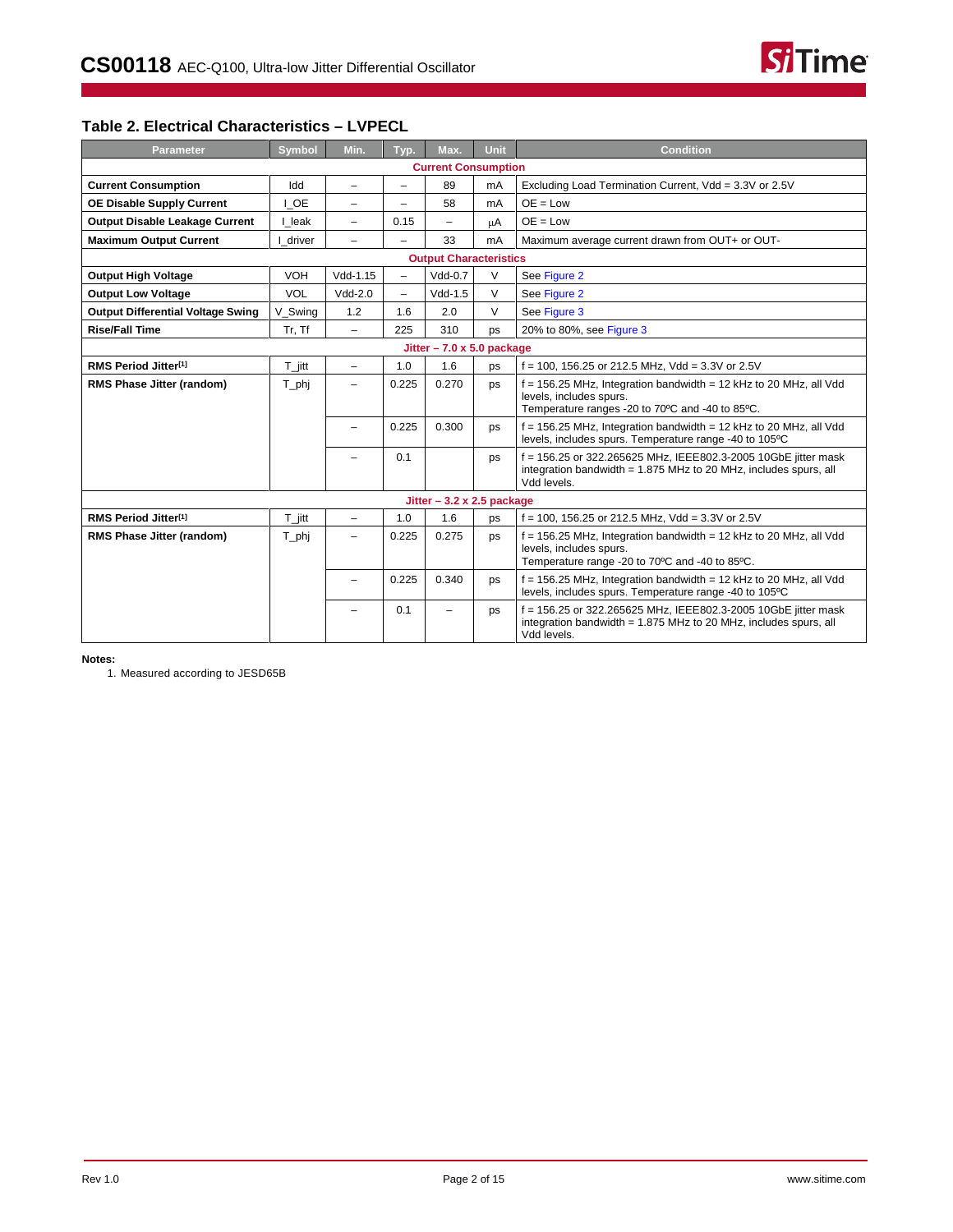### **Table 3. Electrical Characteristics – LVDS**

| Parameter                             | <b>Symbol</b>                    | Min.                     | Typ.  | Max.                             | Unit | <b>Condition</b>                                                                                                                                  |  |
|---------------------------------------|----------------------------------|--------------------------|-------|----------------------------------|------|---------------------------------------------------------------------------------------------------------------------------------------------------|--|
|                                       |                                  |                          |       | <b>Current Consumption</b>       |      |                                                                                                                                                   |  |
| <b>Current Consumption</b>            | Idd                              | $\overline{\phantom{a}}$ | -     | 79                               | mA   | Excluding Load Termination Current, Vdd = 3.3V or 2.5V                                                                                            |  |
| <b>OE Disable Supply Current</b>      | I OE                             | $\overline{\phantom{0}}$ | $=$   | 58                               | mA   | $OE = Low$                                                                                                                                        |  |
| <b>Output Disable Leakage Current</b> | I leak                           | $\overline{\phantom{0}}$ | 0.15  | $\overline{\phantom{m}}$         | μA   | $OE = Low$                                                                                                                                        |  |
|                                       |                                  |                          |       | <b>Output Characteristics</b>    |      |                                                                                                                                                   |  |
| <b>Differential Output Voltage</b>    | VOD                              | 250                      | -     | 450                              | mV   | See Figure 4                                                                                                                                      |  |
| <b>VOD Magnitude Change</b>           | <b>AVOD</b>                      | $\overline{\phantom{0}}$ | $-$   | 50                               | mV   | See Figure 4                                                                                                                                      |  |
| <b>Offset Voltage</b>                 | <b>VOS</b>                       | 1.125                    | Ξ.    | 1.375                            | V    | See Figure 4                                                                                                                                      |  |
| <b>VOS Magnitude Change</b>           | <b>AVOS</b>                      | $\overline{\phantom{0}}$ | $=$   | 50                               | mV   | See Figure 4                                                                                                                                      |  |
| <b>Rise/Fall Time</b>                 | Tr, Tf                           | $\overline{\phantom{0}}$ | 400   | 515                              | ps   | Measured with 2 pF capacitive loading to GND, 20% to 80%,<br>see Figure 5                                                                         |  |
|                                       | Jitter $-7.0 \times 5.0$ package |                          |       |                                  |      |                                                                                                                                                   |  |
| RMS Period Jitter <sup>[2]</sup>      | $T_{\parallel}$ itt              | $\overline{\phantom{0}}$ | 1.0   | 1.6                              | ps   | $f = 100$ , 156.25 or 212.5 MHz, Vdd = 3.3V or 2.5V                                                                                               |  |
| RMS Phase Jitter (random)             | $T$ <sub>_phj</sub>              | $\overline{\phantom{0}}$ | 0.215 | 0.265                            | ps   | $f = 156.25$ MHz, Integration bandwidth = 12 kHz to 20 MHz, all Vdd<br>levels, includes spurs.<br>Temperature ranges -20 to 70°C and -40 to 85°C. |  |
|                                       |                                  | $\overline{\phantom{0}}$ | 0.215 | 0.300                            | ps   | $f = 156.25$ MHz, Integration bandwidth = 12 kHz to 20 MHz, all Vdd<br>levels, includes spurs. Temperature range -40 to 105°C                     |  |
|                                       |                                  |                          | 0.1   | $\overline{\phantom{0}}$         | ps   | f = 156.25 or 322.265625 MHz, IEEE802.3-2005 10GbE jitter mask<br>integration bandwidth = 1.875 MHz to 20 MHz, includes spurs, all<br>Vdd levels. |  |
|                                       |                                  |                          |       | Jitter $-3.2 \times 2.5$ package |      |                                                                                                                                                   |  |
| RMS Period Jitter <sup>[2]</sup>      | $T$ jitt                         | $\equiv$                 | 1.0   | 1.6                              | ps   | $f = 100$ , 156.25 or 212.5 MHz, Vdd = 3.3V or 2.5V                                                                                               |  |
| RMS Phase Jitter (random)             | $T$ <sub>_phj</sub>              | $\overline{\phantom{0}}$ | 0.235 | 0.275                            | ps   | $f = 156.25$ MHz, Integration bandwidth = 12 kHz to 20 MHz, all Vdd<br>levels, includes spurs.<br>Temperature ranges -20 to 70°C and -40 to 85°C  |  |
|                                       |                                  | -                        | 0.235 | 0.320                            | ps   | $f = 156.25$ MHz, Integration bandwidth = 12 kHz to 20 MHz, all Vdd<br>levels, includes spurs. Temperature range -40 to 105°C                     |  |
|                                       |                                  |                          | 0.1   | $\overline{\phantom{0}}$         | ps   | f = 156.25 or 322.265625 MHz, IEEE802.3-2005 10GbE jitter mask<br>integration bandwidth = 1.875 MHz to 20 MHz, includes spurs, all<br>Vdd levels. |  |

**Notes:**

<span id="page-2-0"></span>2. Measured according to JESD65B

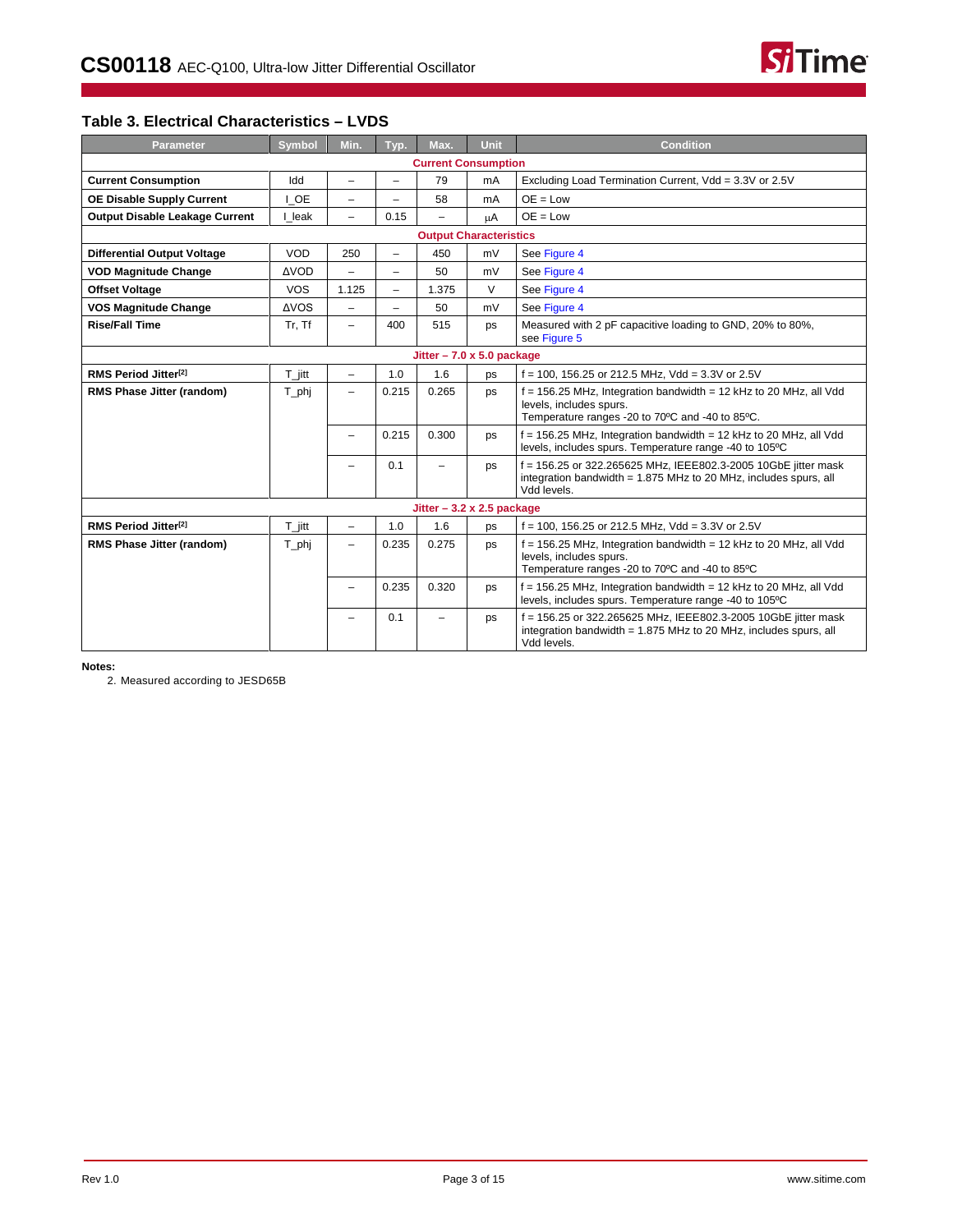### **Table 4. Electrical Characteristics – HCSL**

| Parameter                                | <b>Symbol</b>        | Min.                     | Typ.                     | Max.                             | <b>Unit</b> | <b>Condition</b>                                                                                                                                  |
|------------------------------------------|----------------------|--------------------------|--------------------------|----------------------------------|-------------|---------------------------------------------------------------------------------------------------------------------------------------------------|
|                                          |                      |                          |                          | <b>Current Consumption</b>       |             |                                                                                                                                                   |
| <b>Current Consumption</b>               | Idd                  | $\overline{\phantom{0}}$ | $\overline{\phantom{0}}$ | 92                               | mA          | Excluding Load Termination Current, Vdd = 3.3V or 2.5V                                                                                            |
| OE Disable Supply Current                | I OE                 | $\overline{\phantom{0}}$ | $\overline{\phantom{0}}$ | 58                               | mA          | $OE = Low$                                                                                                                                        |
| <b>Output Disable Leakage Current</b>    | I leak               | $\overline{\phantom{m}}$ | 0.15                     | -                                | μA          | $OE = Low$                                                                                                                                        |
| <b>Maximum Output Current</b>            | driver               | $\overline{\phantom{0}}$ | $\overline{\phantom{0}}$ | 35                               | mA          | Maximum average current drawn from OUT+ or OUT-                                                                                                   |
|                                          |                      |                          |                          | <b>Output Characteristics</b>    |             |                                                                                                                                                   |
| <b>Output High Voltage</b>               | <b>VOH</b>           | 0.60                     | $-$                      | 0.90                             | $\vee$      | See Figure 2                                                                                                                                      |
| <b>Output Low Voltage</b>                | <b>VOL</b>           | $-0.05$                  | $\overline{\phantom{0}}$ | 0.08                             | V           | See Figure 2                                                                                                                                      |
| <b>Output Differential Voltage Swing</b> | V Swing              | 1.2                      | 1.4                      | 1.80                             | V           | See Figure 3                                                                                                                                      |
| <b>Rise/Fall Time</b>                    | Tr, Tf               | $\overline{\phantom{0}}$ | 360                      | 495                              | ps          | Measured with 2 pF capacitive loading to GND, 20% to 80%,<br>see Figure 3                                                                         |
|                                          |                      |                          |                          | Jitter $-7.0 \times 5.0$ package |             |                                                                                                                                                   |
| RMS Period Jitter <sup>[3]</sup>         | $T$ jitt             | $\overline{\phantom{a}}$ | 1.0                      | 1.6                              | ps          | $f = 100$ , 156.25 or 212.5 MHz, Vdd = 3.3V or 2.5V                                                                                               |
| RMS Phase Jitter (random)                | $T_{phi}$            | $\overline{\phantom{0}}$ | 0.220                    | 0.270                            | ps          | $f = 156.25$ MHz, Integration bandwidth = 12 kHz to 20 MHz, all Vdd<br>levels, includes spurs. Temperature range -20 to 70°C and -40 to 85°C.     |
|                                          |                      | -                        | 0.220                    | 0.300                            | ps          | $f = 156.25$ MHz, Integration bandwidth = 12 kHz to 20 MHz, all Vdd<br>levels, includes spurs. Temperature range -40 to 105°C                     |
|                                          |                      | -                        | 0.1                      | $\overline{\phantom{0}}$         | ps          | f = 156.25 or 322.265625 MHz, IEEE802.3-2005 10GbE jitter mask<br>integration bandwidth = 1.875 MHz to 20 MHz, includes spurs, all<br>Vdd levels. |
|                                          |                      |                          |                          | Jitter $-3.2 \times 2.5$ package |             |                                                                                                                                                   |
| RMS Period Jitter <sup>[3]</sup>         | $T_{\parallel}$ jitt | $\equiv$                 | 1.0                      | 1.6                              | ps          | $f = 100$ , 156.25 or 212.5 MHz, Vdd = 3.3V or 2.5V                                                                                               |
| RMS Phase Jitter (random)                | $T$ <sub>_phj</sub>  | $\overline{\phantom{0}}$ | 0.230                    | 0.275                            | ps          | $f = 156.25$ MHz, Integration bandwidth = 12 kHz to 20 MHz, all Vdd<br>levels, includes spurs. Temperature ranges -20 to 70°C and -40 to 85°C.    |
|                                          |                      | -                        | 0.230                    | 0.340                            | ps          | $f = 156.25$ MHz, Integration bandwidth = 12 kHz to 20 MHz, all Vdd<br>levels, includes spurs. Temperature range -40 to 105°C                     |
|                                          |                      |                          | 0.1                      | -                                | ps          | f = 156.25 or 322.265625 MHz, IEEE802.3-2005 10GbE jitter mask<br>integration bandwidth = 1.875 MHz to 20 MHz, includes spurs, all<br>Vdd levels. |

<span id="page-3-0"></span>**Notes:**

3. Measured according to JESD65B

**Si**Time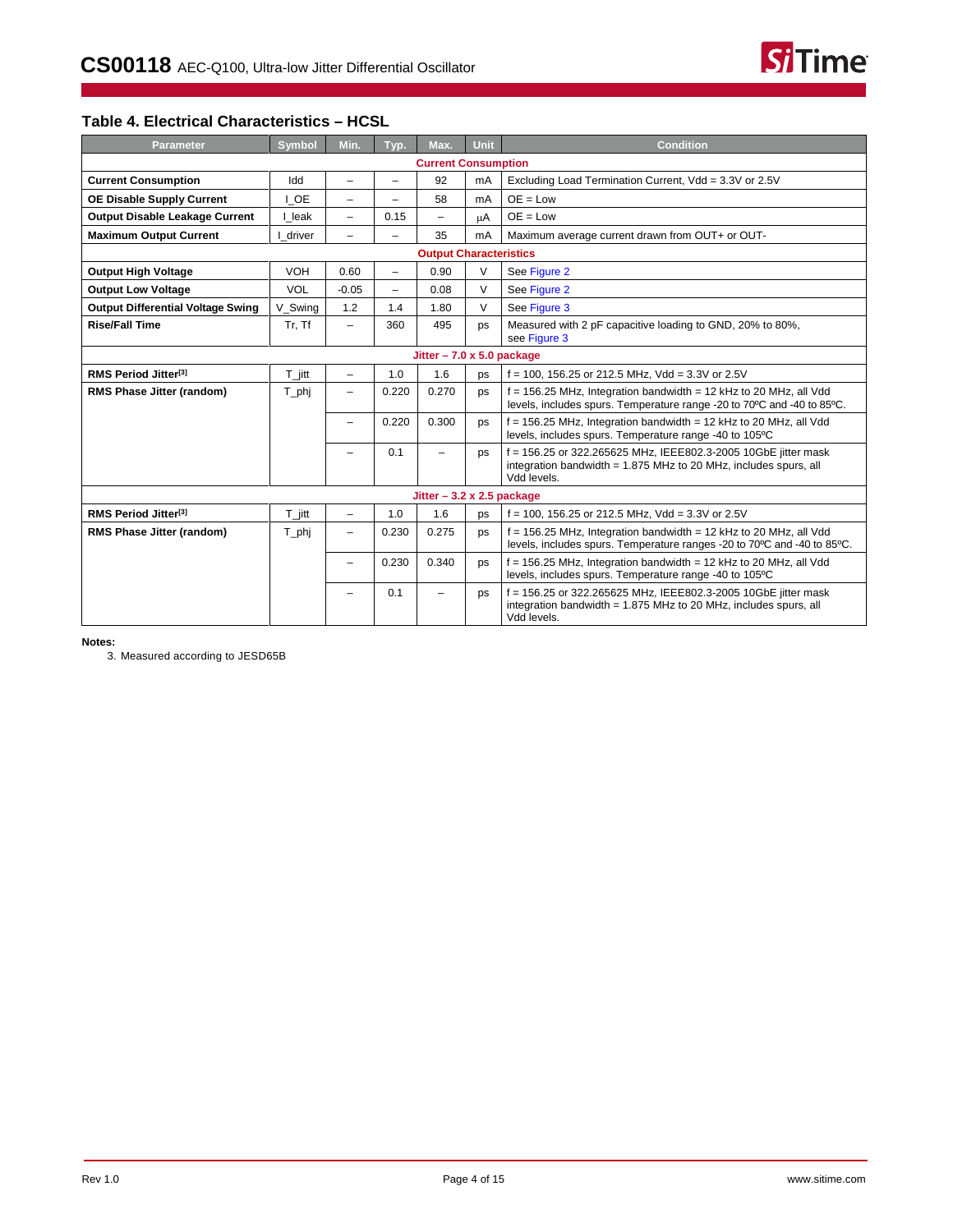## **Table 5. Pin Description**

| <b>Pin</b> | Map                 | <b>Functionality</b>         |                                                                                |  |  |  |
|------------|---------------------|------------------------------|--------------------------------------------------------------------------------|--|--|--|
| OE/NC      |                     | <b>Output Enable</b><br>(OE) | $H[4]$ : specified frequency output<br>L: output is high impedance             |  |  |  |
|            | Non Connect<br>(NC) |                              | H or L or Open: No effect on output frequency or other device<br>functions     |  |  |  |
| 2          | NC.                 | <b>NA</b>                    | No Connect; Leave it floating or connect to GND for better heat<br>dissipation |  |  |  |
| 3          | <b>GND</b>          | Power                        | Vdd Power Supply Ground                                                        |  |  |  |
| 4          | $OUT+$              | Output                       | Oscillator output                                                              |  |  |  |
| 5          | OUT-                | Output                       | Complementary oscillator output                                                |  |  |  |
| 6          | Vdd                 | Power                        | Power supply voltage <sup>[5]</sup>                                            |  |  |  |



**Figure 1. Pin Assignments**

#### <span id="page-4-0"></span>**Notes:**

4. In OE mode, a pull-up resistor of 10 kΩ or less is recommended if pin 1 is not externally driven.

<span id="page-4-1"></span>5. A capacitor of value 0.1 µF or higher between Vdd and GND is required. An additional 10 µF capacitor between Vdd and GND is required for the best phase jitter performance

### **Table 6. Absolute Maximum Ratings**

Attempted operation outside the absolute maximum ratings may cause permanent damage to the part. Actual performance of the IC is only guaranteed within the operational specifications, not at absolute maximum ratings.

| Parameter                                                            | Min.   | Max.         | Unit |
|----------------------------------------------------------------------|--------|--------------|------|
| Vdd                                                                  | $-0.5$ | 4.0          |      |
| <b>VIH</b>                                                           |        | $Vdd + 0.3V$ |      |
| <b>VIL</b>                                                           | $-0.3$ |              |      |
| Storage Temperature                                                  | $-65$  | 150          | °C   |
| Maximum Junction Temperature                                         |        | 130          | °C   |
| Soldering Temperature (follow standard Pb-free soldering quidelines) |        | 260          | °C   |

### **Table 7. Thermal Consideration[s\[6\]](#page-4-2)**

| Package     | $\theta$ JA, 4 Layer Board (°C/W) | $\theta_{\text{JC}}$ , Bottom (°C/W) |
|-------------|-----------------------------------|--------------------------------------|
| 3225, 6-pin | 80                                | 30                                   |
| 7050, 6-pin | 52                                | 19                                   |

<span id="page-4-2"></span>**Notes:**

6. Refer to JESD51 for  $\theta_{JA}$  and  $\theta_{JC}$  definitions, and reference layout used to determine the  $\theta_{JA}$  and  $\theta_{JC}$  values in the above table.

#### **Table 8. Maximum Operating Junction Temperatur[e\[7\]](#page-4-3)**

| <b>Max Operating Temperature (ambient)</b> | <b>Maximum Operating Junction Temperature</b> |  |  |
|--------------------------------------------|-----------------------------------------------|--|--|
| $70^{\circ}$ C                             | $95^{\circ}$ C                                |  |  |
| $85^{\circ}$ C                             | $110^{\circ}$ C                               |  |  |
| $105^{\circ}$ C                            | $130^{\circ}$ C                               |  |  |

<span id="page-4-3"></span>**Notes:**

7. Datasheet specifications are not guaranteed if junction temperature exceeds the maximum operating junction temperature.

### **Table 9. Environmental Compliance**

| Parameter                                                               | <b>Test Conditions</b>    | Value  | <b>Unit</b> |
|-------------------------------------------------------------------------|---------------------------|--------|-------------|
| <b>Mechanical Shock Resistance</b>                                      | MIL-STD-883F, Method 2002 | 10,000 | g           |
| <b>Mechanical Vibration Resistance</b>                                  | MIL-STD-883F, Method 2007 | 70     | g           |
| Soldering Temperature (follow standard Pb free<br>soldering quidelines) | MIL-STD-883F, Method 2003 | 260    | °۲          |
| Moisture Sensitivity Level                                              | MSL1 @ 260°C              |        |             |
| Electrostatic Discharge (HBM)                                           | HBM, JESD22-A114          | 2,000  |             |
| Charge-Device Model ESD Protection                                      | JESD220C101               | 750    |             |
| Latch-up Tolerance                                                      | JESD78 Compliant          |        |             |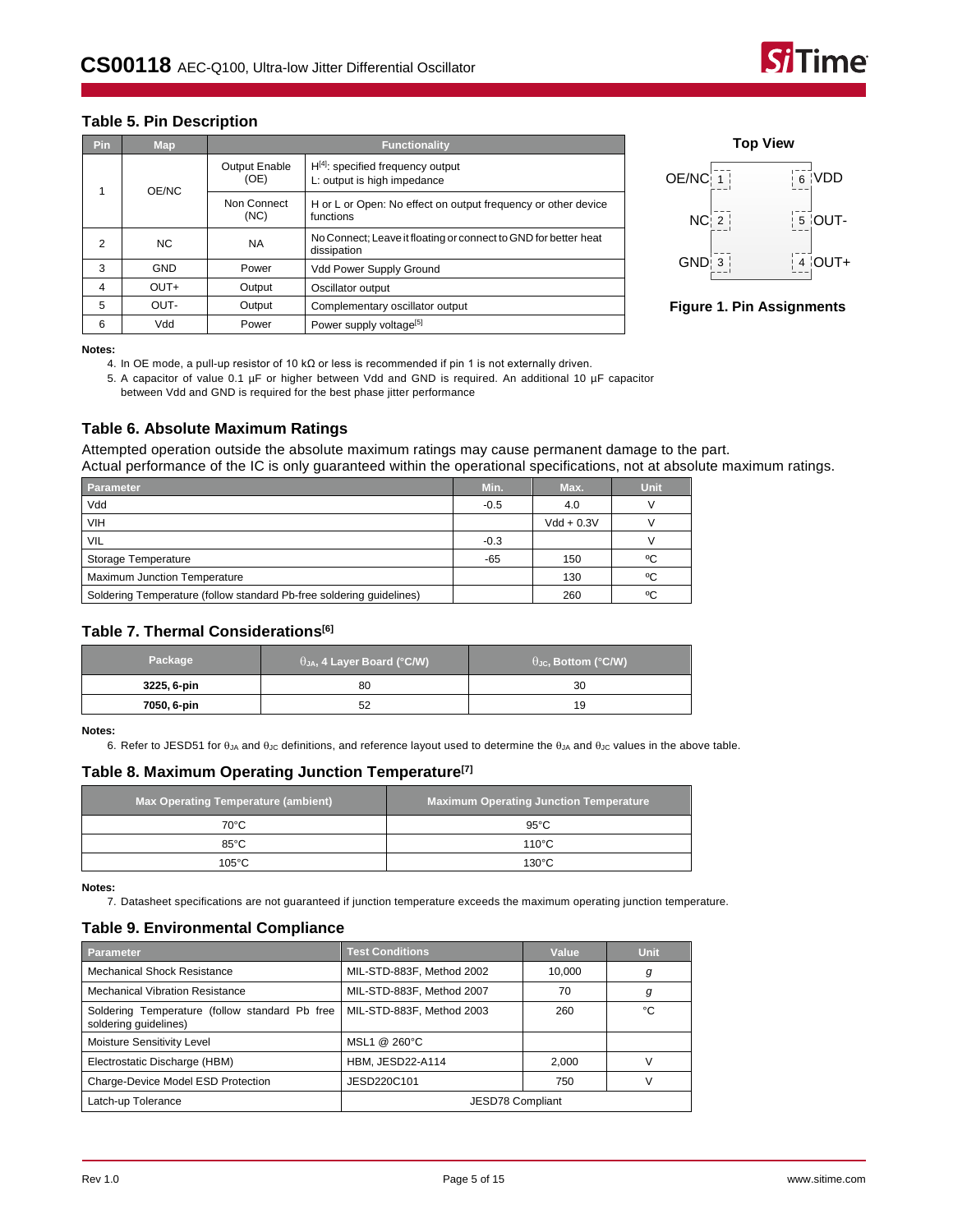

# **Waveform Diagrams (continued)**



<span id="page-5-0"></span>**Figure 2. LVPECL/HCSL Voltage Levels per Differential Pin (OUT+/OUT-)**



<span id="page-5-1"></span>**Figure 3. LVPECL/HCSL Voltage Levels across Differential Pair**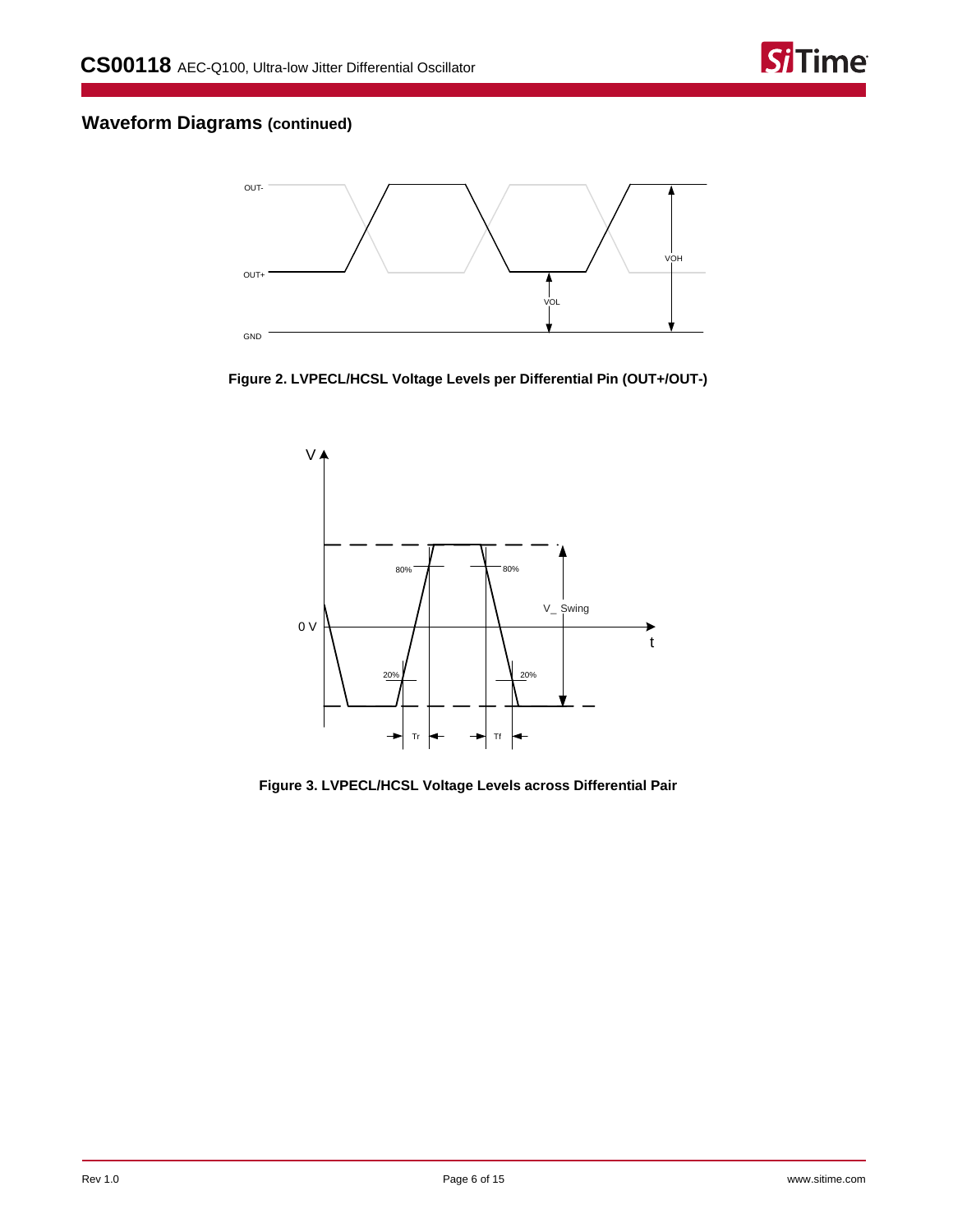

# **Waveform Diagrams (continued)**



<span id="page-6-2"></span>**Figure 4. LVDS Voltage Levels per Differential Pin (OUT+/OUT-)**





<span id="page-6-3"></span>

<span id="page-6-0"></span>



<span id="page-6-1"></span>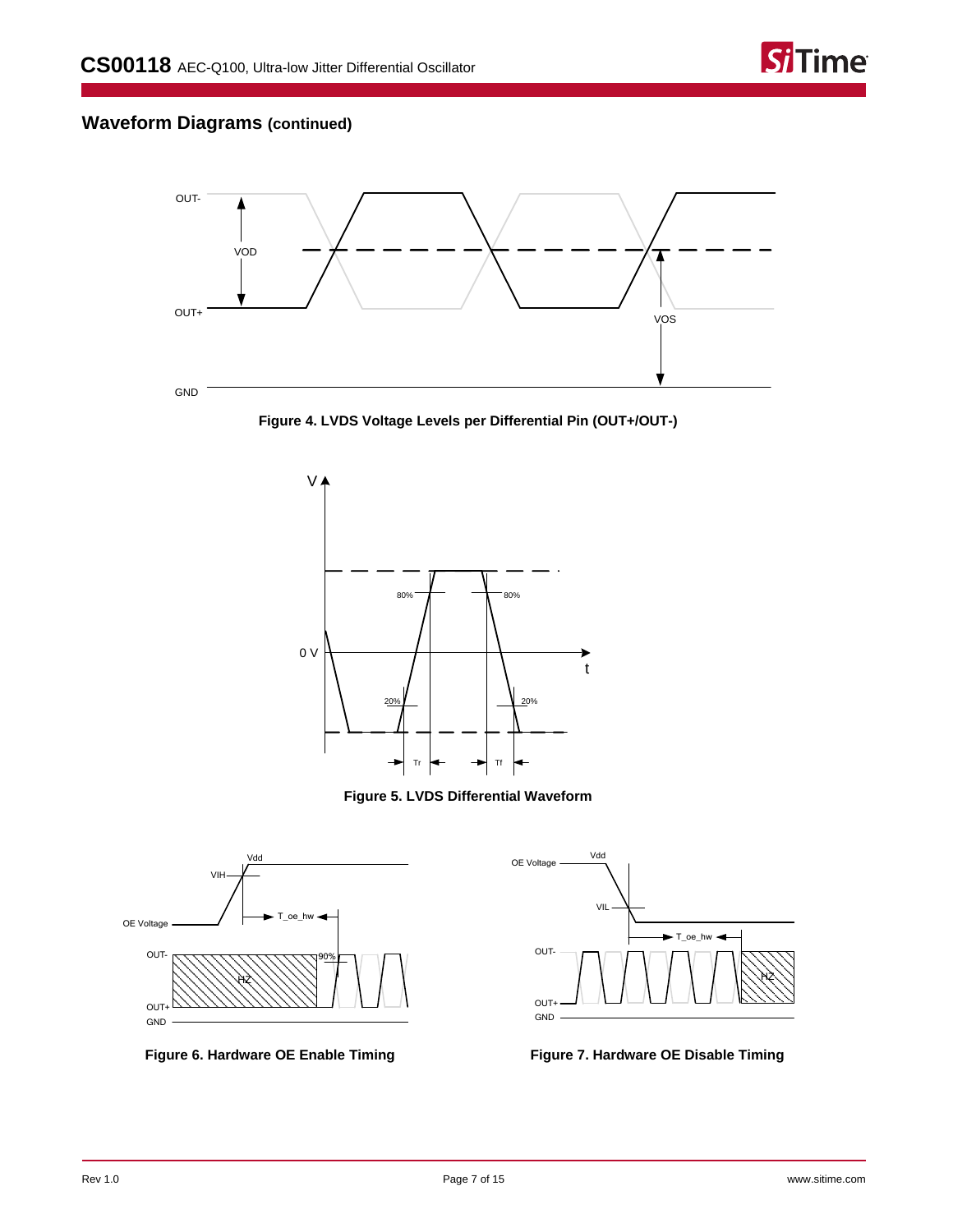

## **Termination Diagrams**

## **LVPECL:**



**Figure 8. LVPECL with AC-coupled termination**



**Figure 9. LVPECL DC-coupled load termination with Thevenin equivalent network**



**Figure 10. LVPECL with Y-Bias termination**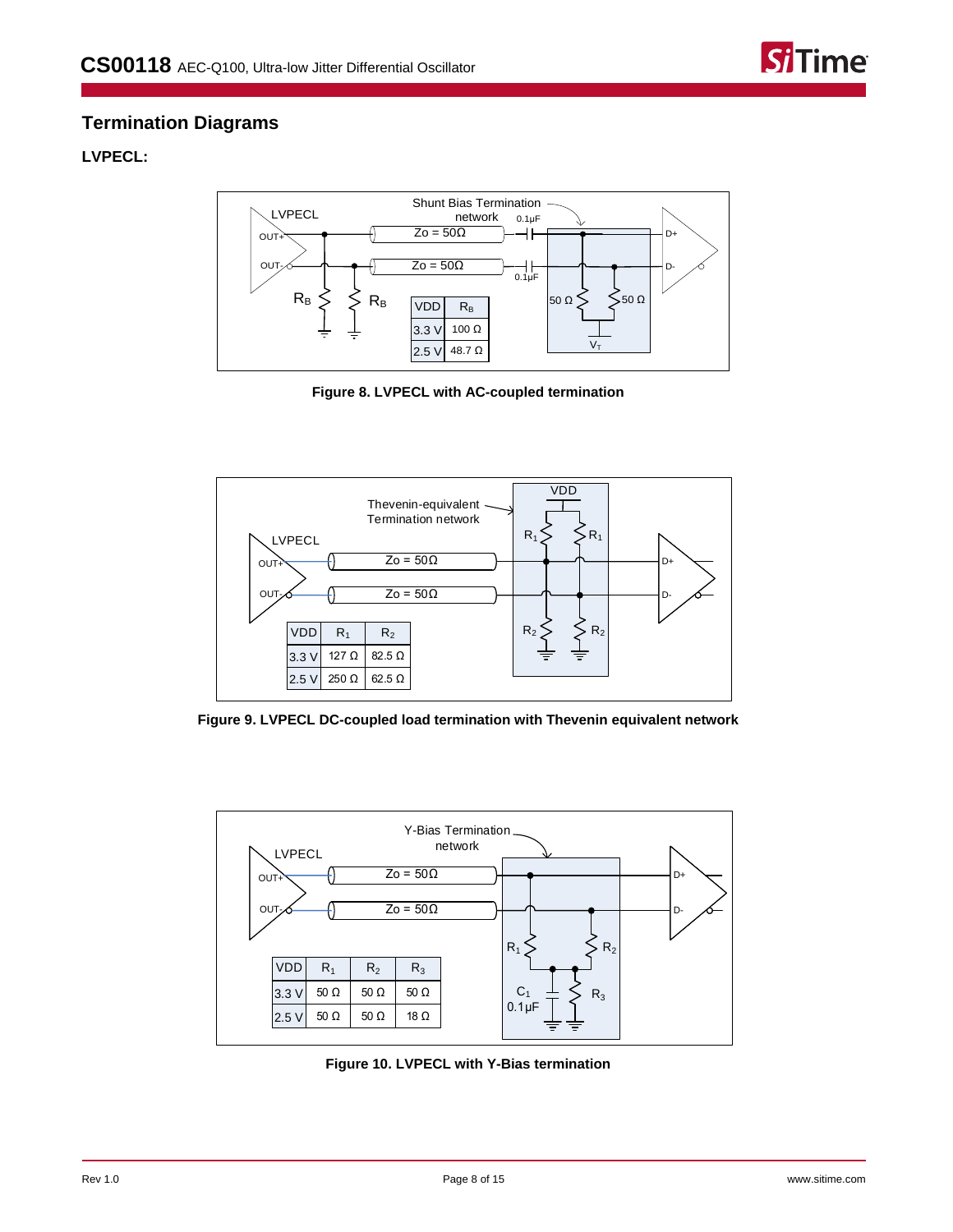

# **Termination Diagrams (continued)**



**Figure 11. LVPECL with DC-coupled parallel shunt load termination**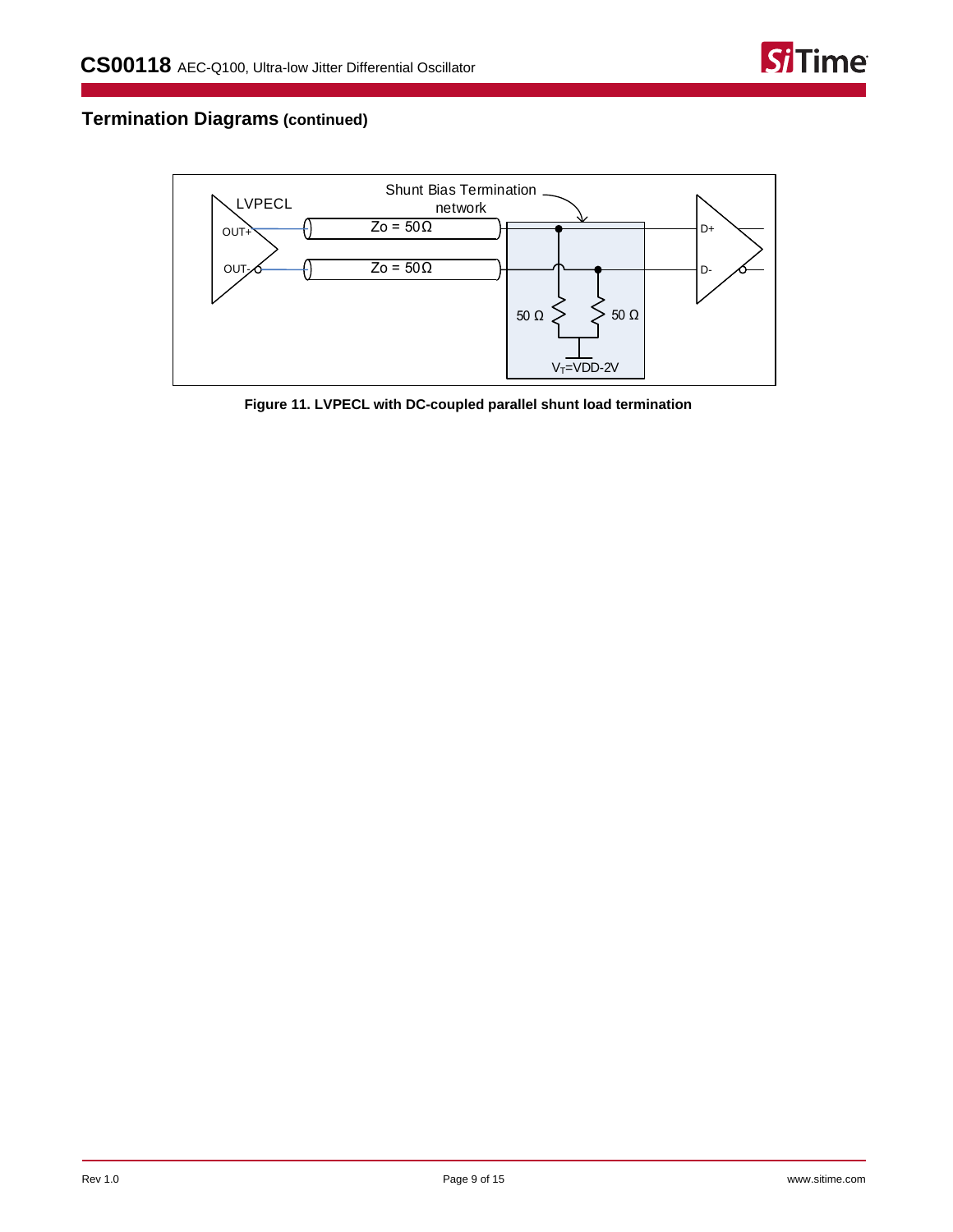

## **Termination Diagrams (continued)**

## **LVDS:**



**Figure 12. LVDS single DC termination at the load**



**Figure 13. LVDS double AC termination with capacitor close to the load**



**Figure 14. LVDS double DC termination**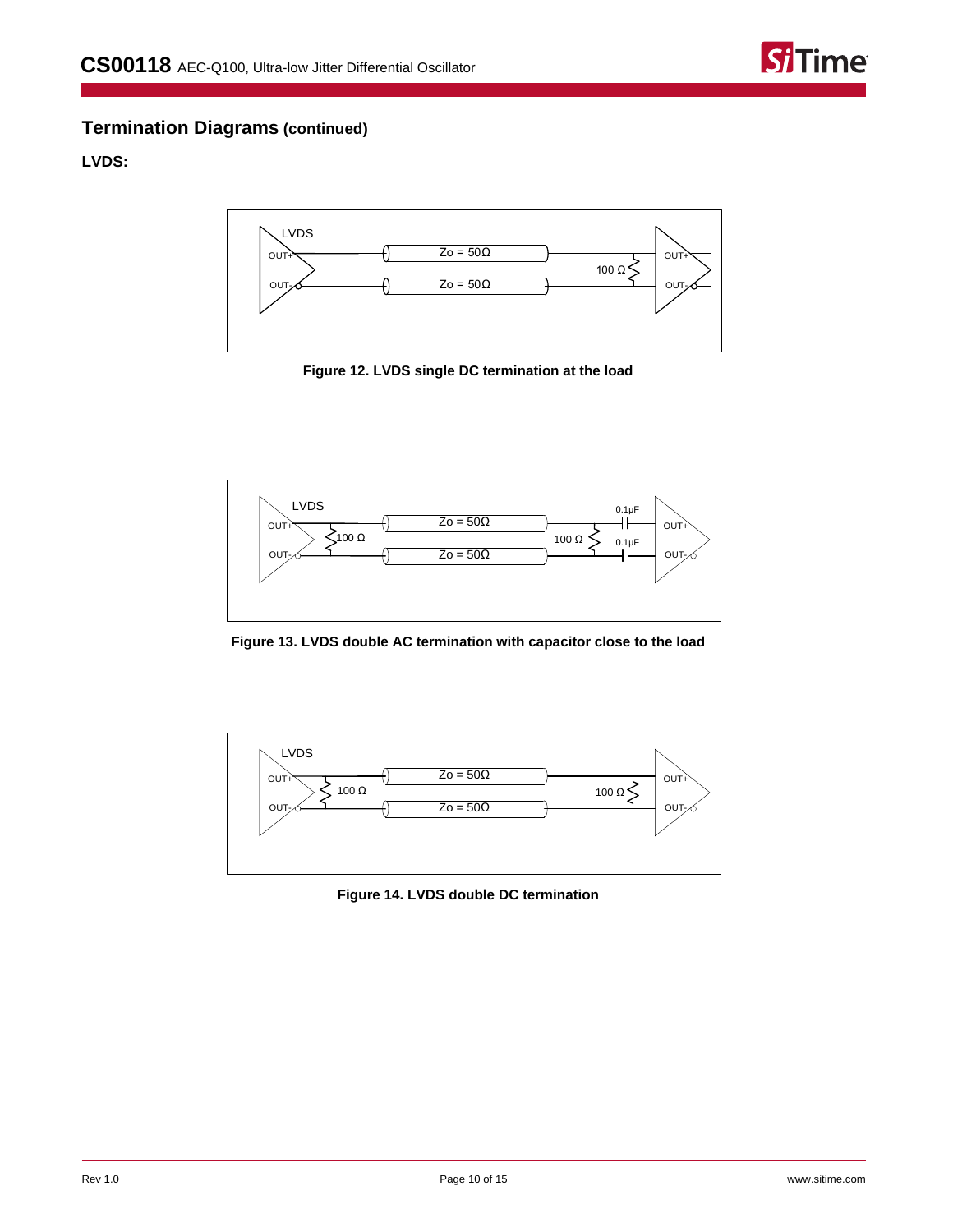

## **Termination Diagrams (continued)**

## **HCSL:**



**Figure 15. HCSL interface termination**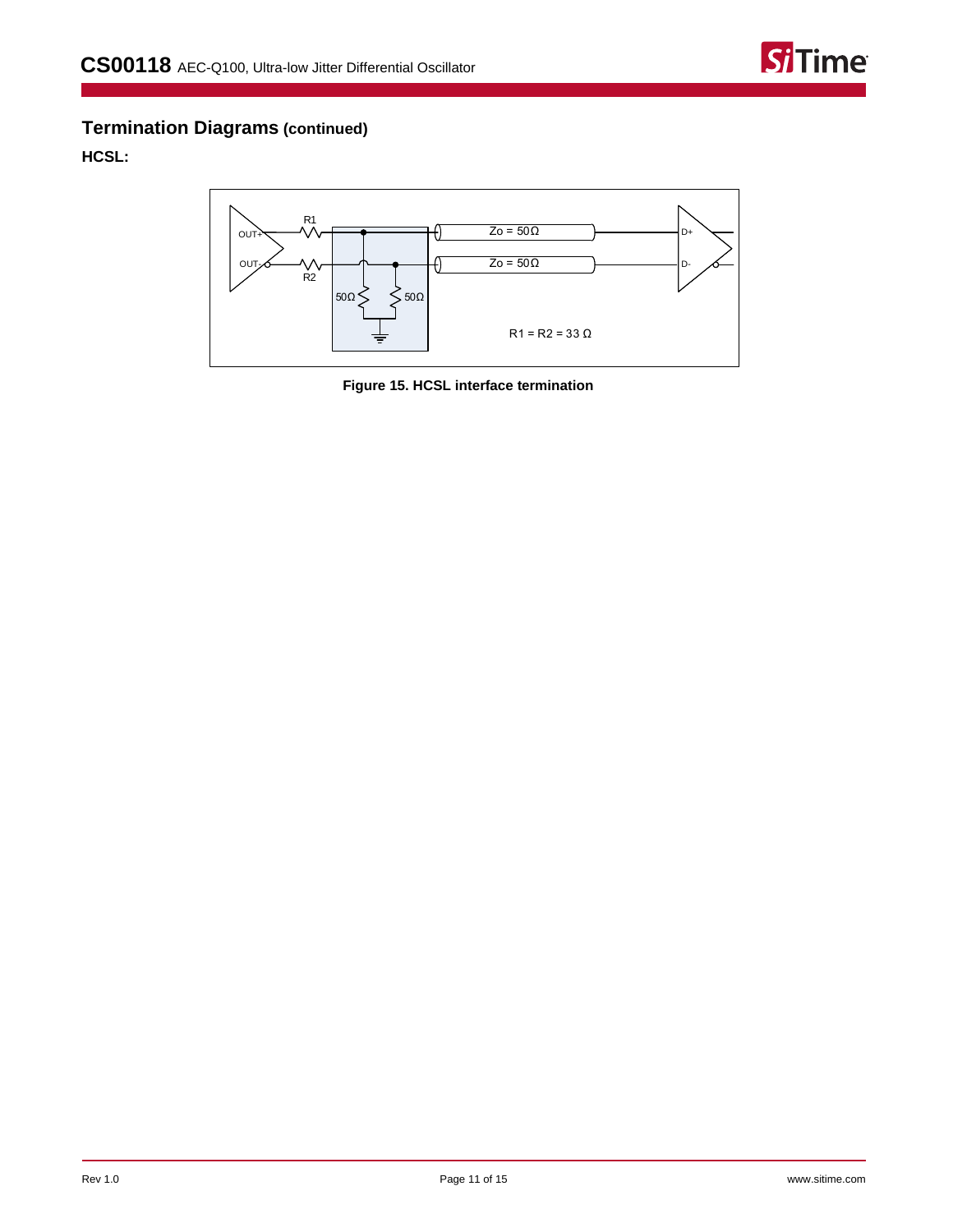

## **Dimensions and Patterns**



<span id="page-11-0"></span>**Notes:**

8. Top Marking: Y denotes manufacturing origin and XXXX denotes manufacturing lot number. The value of "Y" will depend on the assembly location of the device.

<span id="page-11-1"></span>9. A capacitor of value 0.1 µF or higher between Vdd and GND is required. An additional 10 µF capacitor between Vdd and GND is required for the best phase jitter performance

<span id="page-11-2"></span>10. The center pad has no electrical function. Soldering down the center pad to the GND is recommended for best thermal dissipation, but is optional.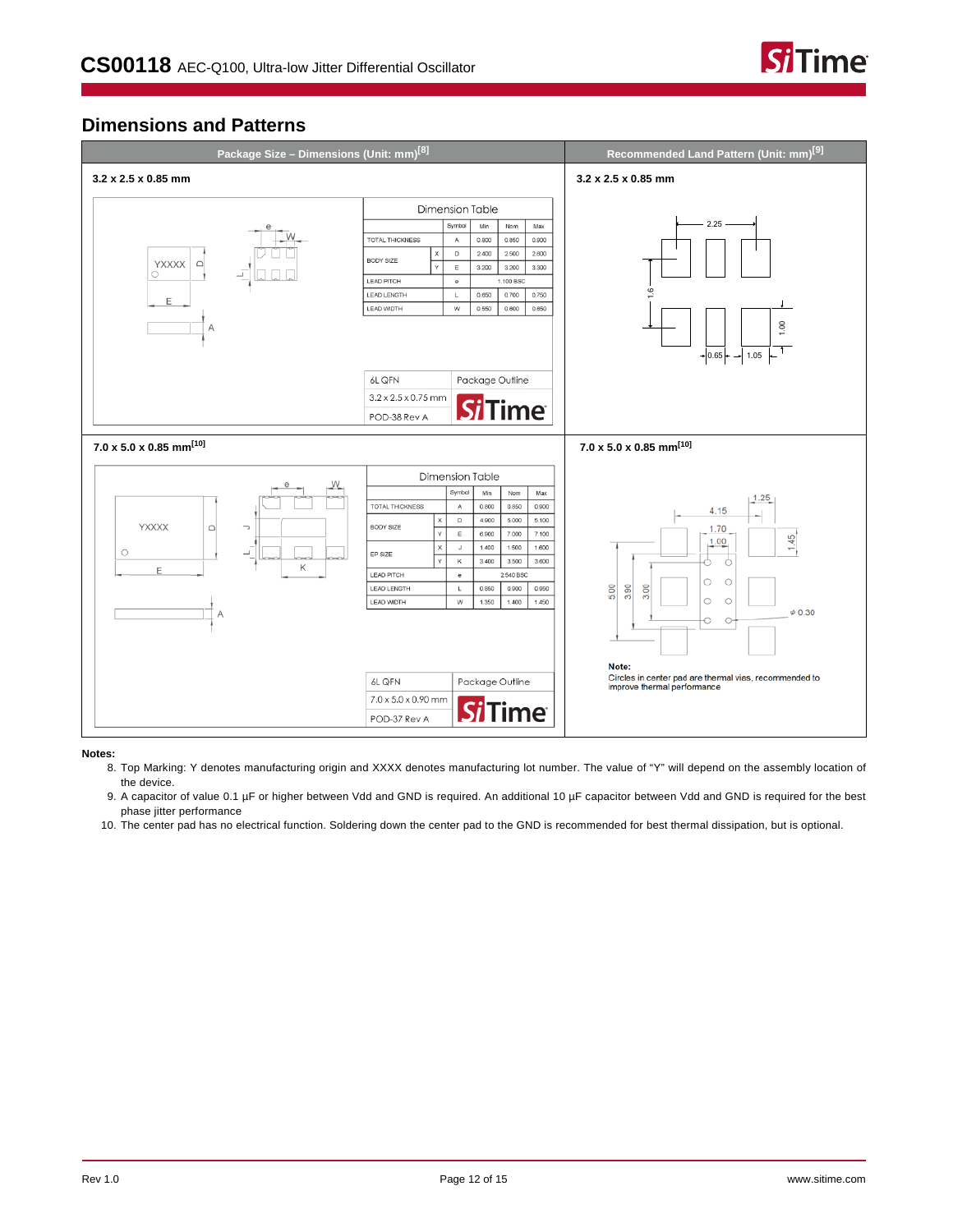

## **Marking Specification**

The marking contains two lines of information. The first line indicates the frequency, operating voltage and signaling type of the device. The second line is the trace code that includes the assembly location and lot number. This marking option is selected by entering an "M", "V", "Z", "H" or "J" as the last digit of the ordering part number depending on the packing method required.



**Figure 16. 7050 and 3225 packages 2-line marking**

### **Line 1:**

The number of characters for frequency shown in the top mark is limited by package size. The line 1 marking for each package size is shown in the table below.

| Table TV. The first line of the mark for unferent frequencies with examples |  |                                        |                            |                                |  |  |  |  |
|-----------------------------------------------------------------------------|--|----------------------------------------|----------------------------|--------------------------------|--|--|--|--|
| <b>Device Size</b><br>(mm x mm)                                             |  | $\#$ of characters Example for <10 MHz | Example for $<$ 100<br>MHZ | <b>Example for &gt;100 MHz</b> |  |  |  |  |
| $7.0 \times 5.0$                                                            |  | X.XVL                                  | XX.VL                      | <b>XXXVL</b>                   |  |  |  |  |

3.2 x 2.5 | 5 | X.XVL | XX.VL | XXXVL

### **Table 10. The first line of the mark for different frequencies with examples**

The alpha characters "VL" in the top mark XXXVL specify the operating voltage and the output signaling type of the device.

| "V" can have one of the following values. | "L" can have one of the following values. |
|-------------------------------------------|-------------------------------------------|
| $A = 3.3V$                                | $B = LVPECL$                              |
| $B = 2.8V$                                | $C = LVDS$                                |
| $C = 2.5V$                                | $D = HCSL$                                |
| $D = 1.8V$                                |                                           |

### **Line 2:**

The alpha character "Y" in the top mark YXXXX specifies the assembly location and can have one of the following values depending on the assembly location of the device.

"Y" can have one of the following values.

A = Carsem, Malaysia

B = UTAC, Thailand

C = ASE, Taiwan

"XXXX" indicates the last 4 alphanumeric characters of the device lot code.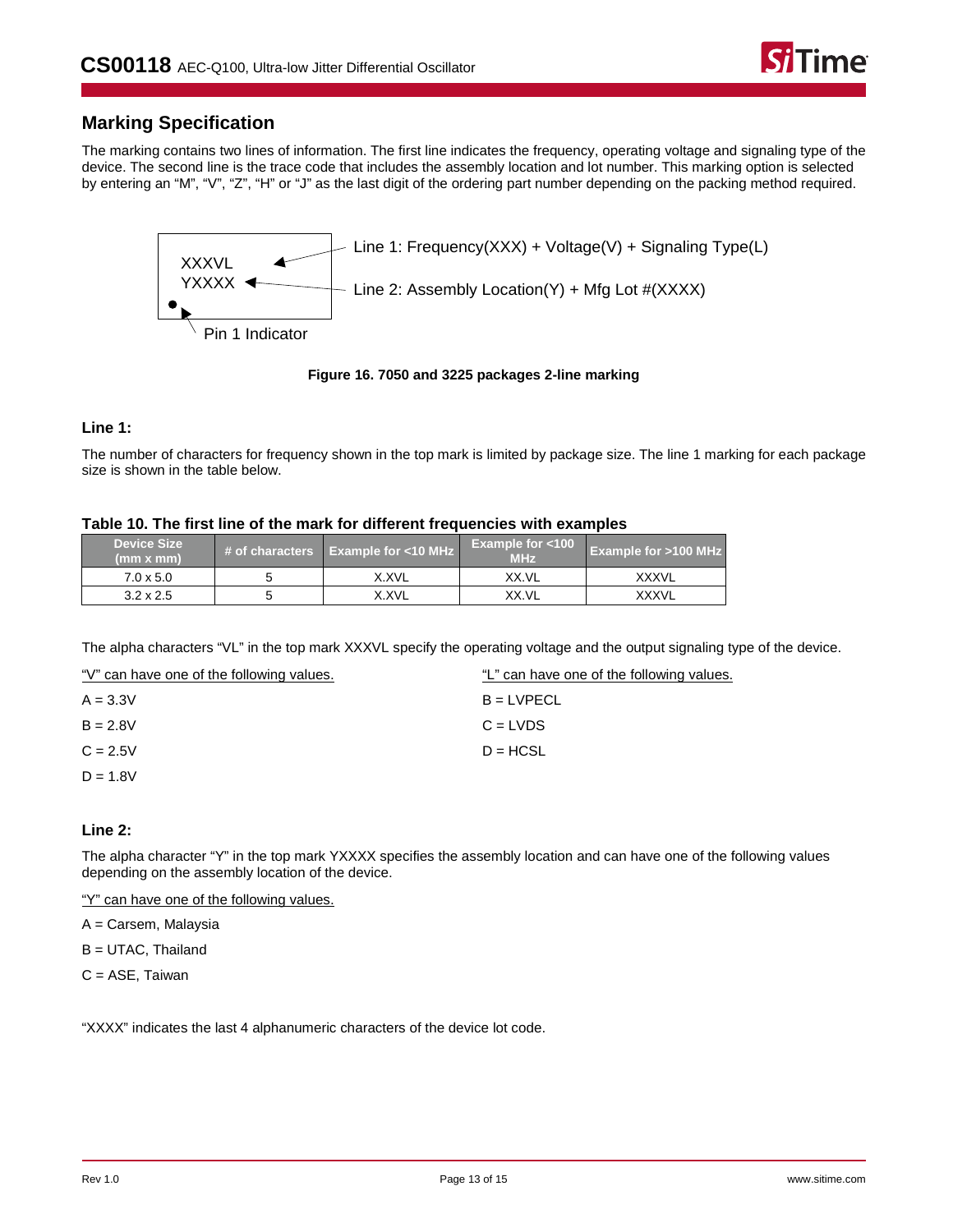

## **Ordering Information**



#### <span id="page-13-3"></span><span id="page-13-0"></span>**Notes:**

- 11. Contac[t SiTime](https://www.sitime.com/company/contact-us) for 5.0 x 3.2 mm package
- <span id="page-13-1"></span>12. Contac[t SiTime](https://www.sitime.com/company/contact-us) for ±10 ppm option.
- <span id="page-13-2"></span>13. Bulk is available for sampling only.

### **Table 11. Ordering Codes for Supported Tape & Reel Packing Method**

| Device Size<br>(mm x mm) | <b>Bulk</b><br>For sampling only | 8 mm T&R<br>(3ku)        | 8 mm T&R<br>(1ku)               | <b>16 mm T&amp;R</b><br>(3ku) | <b>16 mm T&amp;R</b><br>(1ku) |
|--------------------------|----------------------------------|--------------------------|---------------------------------|-------------------------------|-------------------------------|
| $7.0 \times 5.0$         | м                                | $\overline{\phantom{a}}$ | $\hspace{0.1mm}-\hspace{0.1mm}$ |                               |                               |
| $3.2 \times 2.5$         | М                                |                          |                                 | $\overline{\phantom{a}}$      | -                             |